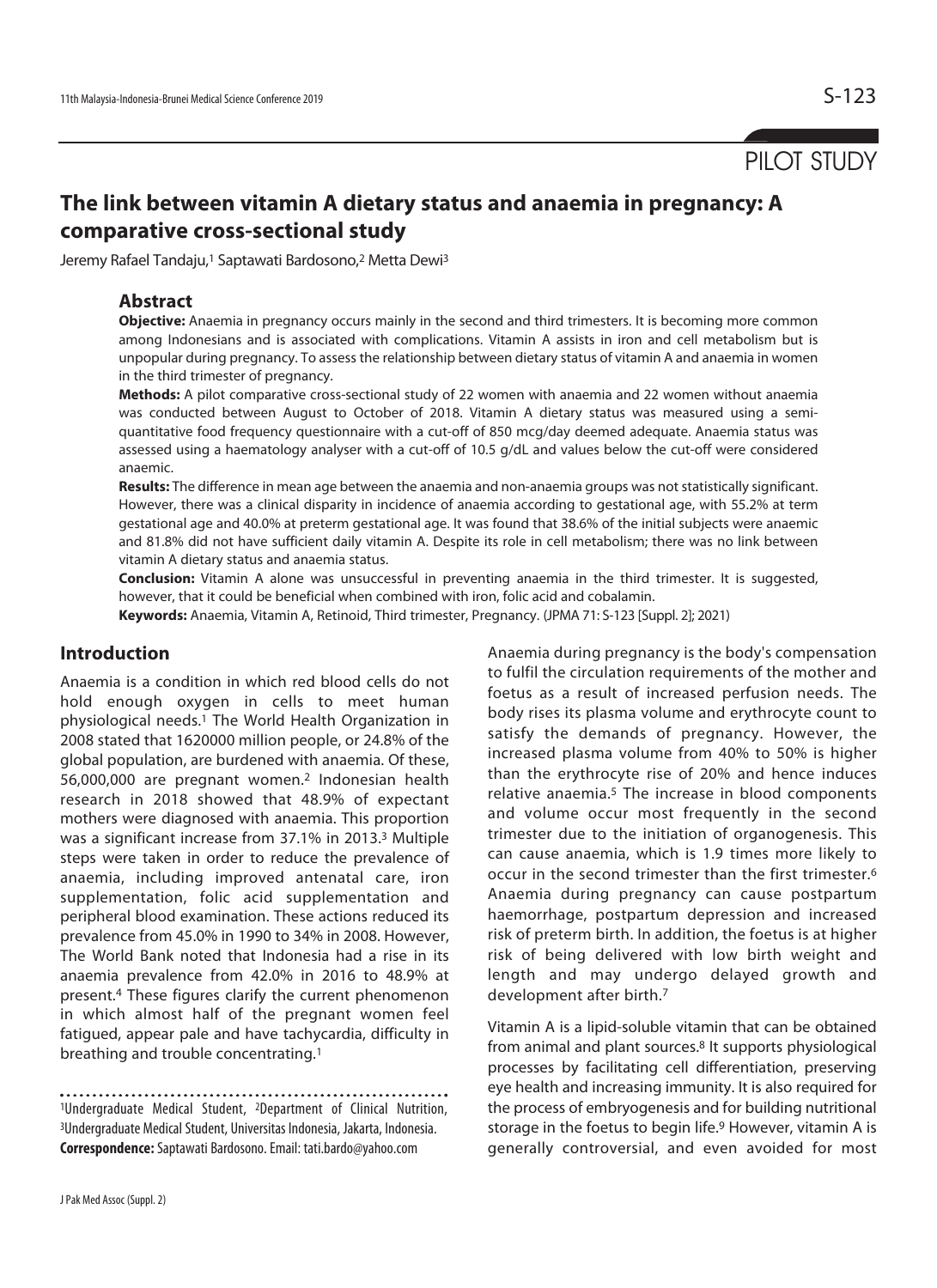mothers because it is believed that it may inhibit embryogenesis by causing teratogenesis. This misconception caused 40% of pregnant women globally, and 42% of Indonesian women to have vitamin A deficiency in 2016.4 However, in some studies, vitamin A was not considered to be harmful for pregnancy. A study by Panchaud et al. showed that vitamin A intake is not contraindicated in pregnancy due to its high safety margin of 7,500 micrograms, which is well above the daily needs of 850 micrograms.10 A study by Semba et al. found that vitamin A deficiency was strongly linked with anaemia due to its role in promoting red blood cell precursor differentiation during erythropoiesis.11 This finding correlates with a study by Palafox et al., which found that 23.9% of the population with anaemia is deficient in vitamin A.12

Based on this information, questions arise as to the relationship between dietary status of vitamin A and anaemia in women in the third trimester of pregnancy. This will lead to a reduction in the stigma of vitamin A in pregnancy and enable health care workers and communities to increase their intake of vitamin A in order to minimise the impact of anaemia on pregnant women and their future children. The objectives of this study is to assess the correlation between vitamin A dietary status and anaemia status in women in the third trimester of pregnancy.

## **Subjects and Methods**

This is a pilot study with design of comparative crosssectional conducted from August 2018 to October 2018 in a clinical setting at the Cipto Mangunkusumo National Hospital, Central Jakarta, Indonesia. It is part of a more extensive series of research to investigate antioxidant status in the third trimester of pregnancy conducted by the Department of Biochemistry, Department of Clinical Nutrition and Department of Obstetrics and Gynaecology at the Faculty of Medicine of Universitas Indonesia at Cipto Mangunkusumo National Hospital.

Ethical approval was obtained from the Cipto Mangunkusumo National Hospital ethical committee (LB.02/2.2/10796/2018) and from the Faculty of Medicine of Universitas Indonesia ethical committee (842/UN2.F1.D1/KBK/PDP.01/2018). Pregnant women older than 18 years of age in the third-trimester with a gestational age greater than 27 weeks admitted in Cipto Mangunkusumo National Hospital were included. Participants were selected using consecutive sampling and included if they had a single, viable, intrauterine pregnancy. Women who refused to complete the informed consent form were excluded. A total of 22

women were included in both anaemia and non-anaemia groups based on minimum sampling method.13

Participants were assessed for basic health information including height and weight. Several questions, such as age and gestational age, were asked to be answered in order to complete the clinical evaluation. They were also interviewed with semi-quantitative food frequency questionnaire on the food consumed in the past month on a regular basis, using a daily scale that included 'tablespoon' and 'teaspoon'. Answers from the questionnaire were entered into the NutriSurvey database application by EBISPro to measure the amount of vitamin A consumed daily using the database conversion system.14 Participants were found to have inadequate intake if their vitamin A daily consumption was below 850 micrograms per day whereas it was believed to have adequate vitamin A intake if 850 micrograms or more per day was consumed.15

Participants collected whole blood samples drawn and kept in EDTA anticoagulant tubes to be tested for haemoglobin level in the clinical pathology laboratory of Cipto Mangunkusumo National Hospital. Haemoglobin level was measured using haematology analysers using the flow cytometry method. This approach makes it possible to evaluate haemoglobin by size and complexity. A sample was considered anaemic if its haemoglobin level was below 10.5 g/dl and was not considered anaemic if the haemoglobin level was 10.5 g/dl or higher.16

This study examined the relationship between vitamin A dietary status as independent variable and anaemia status as a dependent variable. It included age and gestational age as confounding variables. The correlation between vitamin A dietary status and anaemia status was evaluated by chi-square test using SPSS version 20.0. Fisher's exact test was used for expected count value less than five in more than 20% of cells. The amount of vitamin A consumed by participants was checked for normality using the Shapiro-Wilk test. If the results were normally distributed, the amount of vitamin A consumed was tested towards the dependent variable using the unpaired t-test. If they were not normally distributed, they were evaluated using the Mann-Whitney U test.17 The maternal age as a confounding variable was checked for normality using the Shapiro-Wilk test and evaluated for the dependent variable using the unpaired t-test if it was normally distributed or the Mann-Whitney U test if it was not normally distributed.17 The confounding variable of gestational age was divided into two categories, with preterm defined as less than 37 weeks and term defined as 37 weeks or greater.18 The link between gestational age and the dependent variable was assessed using the chi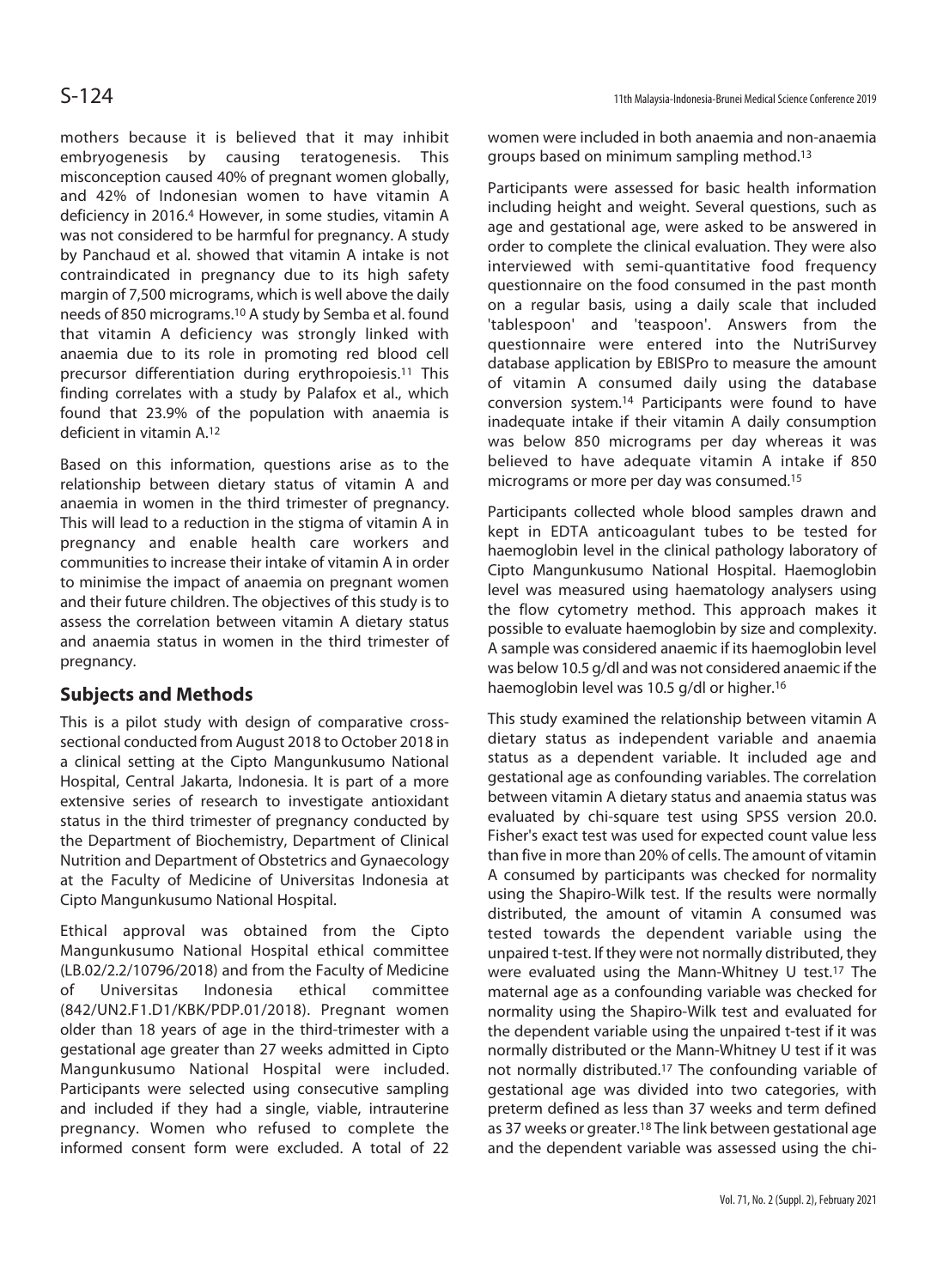square method. The Kolmogorov-Smirnov test was used if the chi-square criterion had not been met. Both variables were assumed to be statistically significantly different between groups if the p-value < 0.05 and considered to have clinical differences if the difference was 10% or greater between groups. The clinical difference is significant outcome differences within two groups, which is important for regular clinical trial even though statistically is not significant.<sup>17</sup>

### **Results**

This research initially collected data from 57 samples. There were 22 samples, or 38.6%, with anaemia and 35 samples, or 61.4%, without anaemia. To equalise the number of samples in the groups, simple random sampling was used to reduce the number in the nonanaemia group to 22. The comparison between the variables was conducted after the sample sizes were matched at 22. A detailed overview of the method of processing of the subject is shown in Figure-1.

The data on maternal age were tested for normality using



**Figure-1:** Process of subject selection.

| <b>Characteristics</b>                           | Anaemia status |                | p value          |
|--------------------------------------------------|----------------|----------------|------------------|
|                                                  | Present (22)   | Absent (22)    |                  |
| Maternal age (years)<br>Gestational age (months) | $31.6 \pm 7.1$ | $31.2 \pm 6.4$ | $0.51*$<br>0.34# |
| $28 - 36$                                        | 6              | 9              |                  |
| $36.1 - 40$                                      | 16             | 13             |                  |

 $* =$  unpaired t-test;  $# =$  chi-square test.

**Table-2.** Link between vitamin A dietary status and anaemia status.

| <b>Characteristics</b>   | Anaemia status     |                    | p value |
|--------------------------|--------------------|--------------------|---------|
|                          | Present (22)       | Absent (22)        |         |
| Vitamin A daily intake   | 449.5              | 426.1              | $0.74*$ |
| (micrograms)             | $(23.6 - 4.049.4)$ | $(67.5 - 1.711.8)$ |         |
| Vitamin A dietary status |                    |                    |         |
| Deficient                | 18                 | 18                 | 1.00#   |
| Adequate                 | 4                  | 4                  |         |

 $* =$  Mann-Whitney,  $# =$  Fischer's exact test.

the Shapiro-Wilk test and proven to be normally distributed (p>0.05). The unpaired t-test was performed and showed that there was no link between maternal age and anaemia status ( $p > 0.05$ ). This is shown by the fact that there was no statistically significant difference between the maternal age of 31.6±7.1 years in the anaemia group and  $31.2\pm6.4$  years in the non-anaemia group. Gestational age was split into the preterm and the term. Gestational age and anaemia status (p>0.05). However, there was a clinical difference (defined as greater than 10%) between the groups with the anaemia prevalence being 15.2% higher in the term group than the preterm group. This information is presented in Table-1. Vitamin A intake data were tested for normality using the Shapiro-Wilk test and were found to be not normally distributed (p<0.05). Therefore, the data were analysed using the Mann-Whitney U test. Test results showed that there was no link between vitamin A consumption and anaemia status (p>0.05). Vitamin A dietary status was analysed for anaemia and vitamin A dietary status between the anaemia and non-anaemia groups was not statistically significant (p>0.05). However, it was found that 46 of the initial 57(80.7%) subjects were diagnosed with vitamin A deficiency. After sampling, 81.8% of both groups were not deficient in vitamin A (Table-2).

#### **Discussion**

This research found that 38.6% of pregnant women in the third trimester were diagnosed with anaemia, which is higher than the global prevalence of 24.8%.2 This could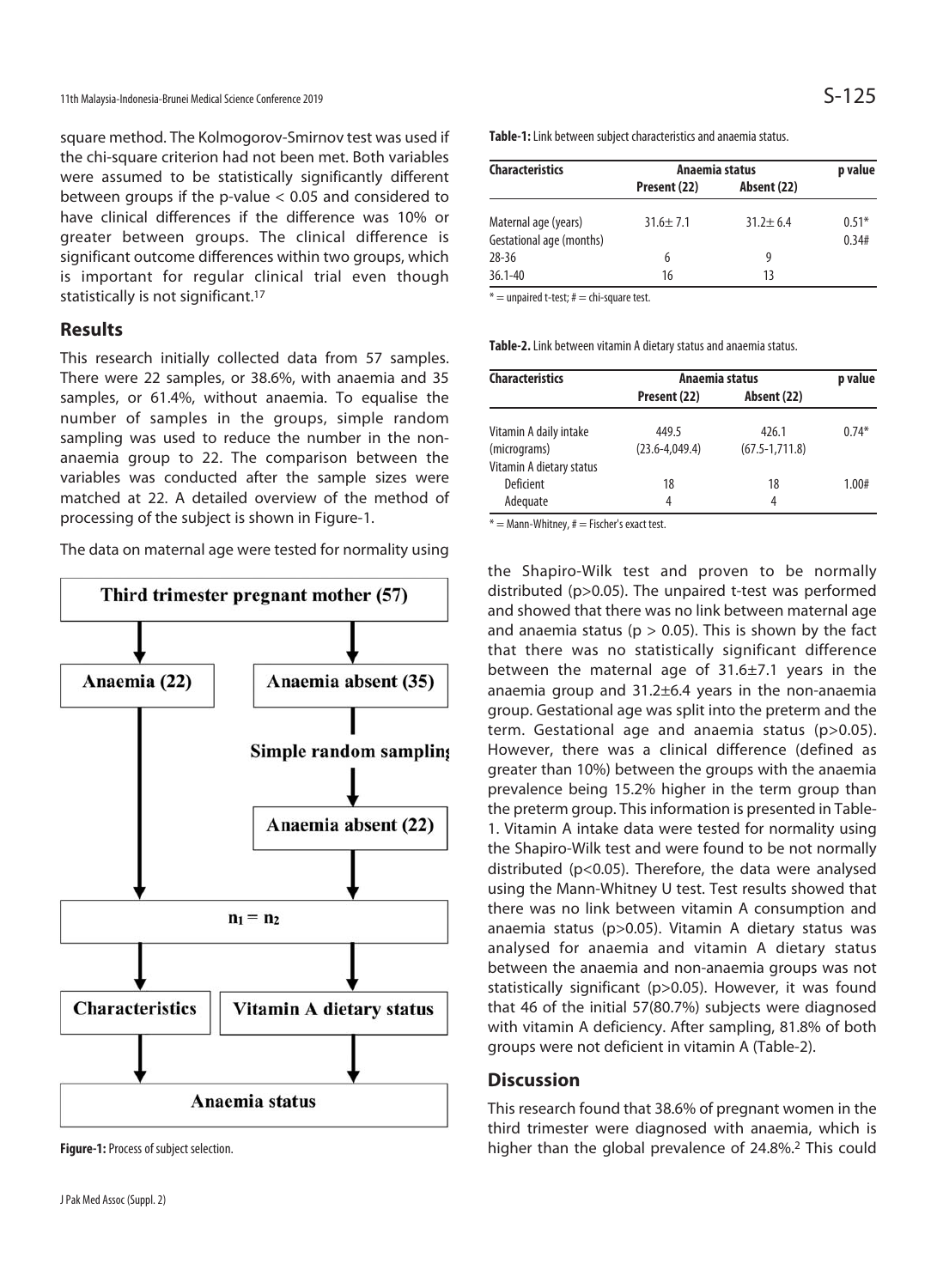be attributed the hospital in which the study was conducted as the patient past and present records of inflammation were available. Inflammation causes the secretion of cytokine (IL-1, IL-6 and TNF- $\alpha$ ) that induces hepcidin secretion. Hepcidin may block the ferroportin canals of intestinal enterocytes, preventing iron from being absorbed by enterocytes and moving into the circulation. In addition, these cytokines inhibit the differentiation of erythroid cell and response to erythropoietin.

In this study, maternal age was not related with anaemia status, and there was no age difference between the groups. The mean age of third-trimester women was 31.6±7.1 years in the anaemia group and 31.2±6.4 years in the non-anaemia group. These findings are close to research findings in India, Palestine and Turkey.19-21 The analysis in India found that pregnant women in the 31 to 40-year age group were at two-fold higher risk of anaemia compared to younger age groups. The difference, however, was not statistically significant.19 The researchers in Palestine found that pregnant women with anaemia had a mean age of 21.7±6.2 years, while the non-anaemia group had a mean age of 26.0±5.4 years. The difference was also not statistically significant.19 Similarly, there was no statistically significant difference in maternal age between pregnant women with anaemia (30.4±7.2 years) and without anaemia (30.2±4.8 years) in Turkey.21

Anaemia is more common in elderly people due to telomere shortening, genotoxic stress, over-activation of p53 and p16, resulting in pro-apoptotic cascade activation leading to chronic inflammation. Older cells may undergo changes in pattern recognition receptors, leading to apoptosis induction. Inflammation contributes to the secretion of pro-inflammatory cytokines (IL-1, IL-6 and TNF-α) and anti-inflammatory cytokines (IL-10, TGF-β and IL-37). TNF-α, IL-1 and TGF-β decrease erythropoietin receptor production on erythroid progenitor cells, thereby giving space for myelopoiesis, which is required more for inflammation.20 IL-6 directly increases the expression of hepcidin, thus reducing iron entrance into the circulation. Pregnant women have also naturally acquired inflammation since the implantation of the trophoblast, and its growth secretes more cytokines.5 Ageing also contributes to the absorption and retention of iron, which decreases the accumulation of iron for erythropoiesis. In addition, ageing is related to more intestinal microbes that use the iron for metabolism. Older people also contend with more intestinal microbes to acquire iron supplies.21 Ageing often contributes to changes in the structure of the erythrocyte membrane,

which is indicated by a surface phosphatidylserine translocation. This transition contributes to phagocytosis and spleen degradation.19

This research found that gestational age was statistically unrelated to the occurrence of anaemia in the third trimester of pregnancy. There was, however, a clinical difference of 15.2% in the older age group. This result is similar to clinical variations found in India and Indonesia, where anaemia occurred more often at older gestational ages.22,23 As gestational age rises, the need for foetal circulation increases. The prevalence of anaemia rises starting in the second trimester as a result of the haemodilution process, which facilitates the development of an organogenesis process since many nutrients are needed for organogenesis. The production of red blood cell decreases, and the mother and foetus compete for iron for their own needs. Anaemia appears to occur in the third trimester as a result of the haemodilution process and preparation for delivery.22 The third trimester is a period of rapid weight gain, alveolar maturation and maturation of the special senses. These processes require a large amount of energy, which decreases nutrients for erythropoiesis. In addition, further inflammatory processes that increases cytokines and cytokine cascades occur in older gestational ages. This explains why the production of hepcidin peaks in the third quarter. Hepcidin prevents iron absorption, which may exacerbate anaemia in the third trimester.23

The above studies in India and Palestine note that there are other factors that are strongly related to anaemia during pregnancy. These factors are low body mass index and low educational level.19,20 These findings are supported by a study in Indonesia which shows that poor diet, less awareness of anaemia and chronic lack of energy are linked to anaemia during pregnancy. These factors are important since Indonesia is a developing country with a low to medium socioeconomic profile. However, Indonesians living in urban settings often experience anaemia as a result of reducing food intake in order to minimise weight for appearance and safe lifestyle purposes.23 For better outcomes, these factors should be further studied alongside maternal age and gestational age.

This study found that 80.7% of the initial subjects were deficient in vitamin A, which is higher than the national average of 42.0% and the global average of 40.0%.4 This research also found that subjects consumed more vitamin A from fruit and vegetable sources. However, fruits and vegetables are an indirect source of vitamin A, while animals are a direct source of vitamin A. Fruits and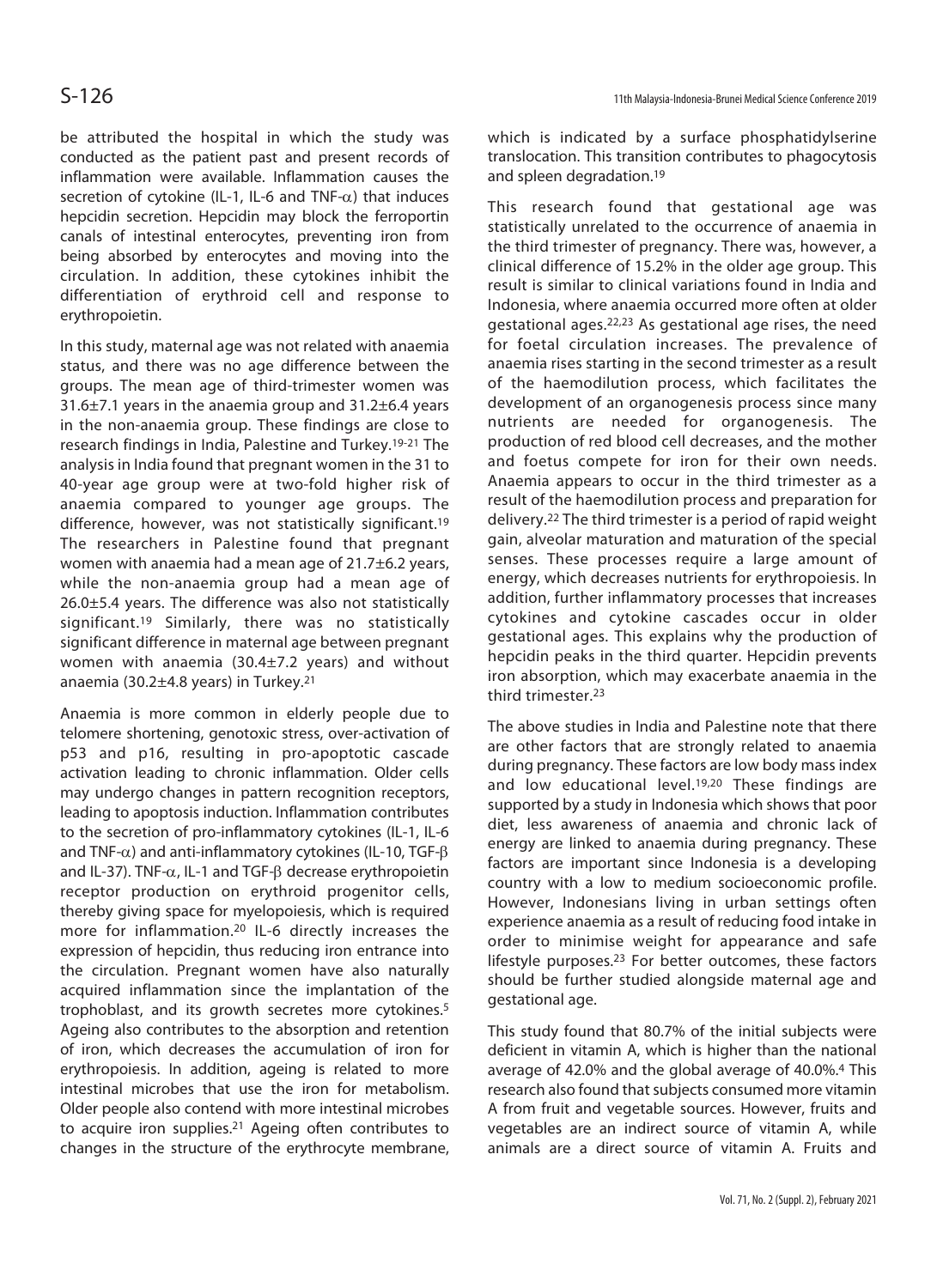vegetables contain carotenoids, but only one of twelve parts is converted to vitamin A through complex pathways.8 It is therefore recommended that animal sources of vitamin A, such as animal hearts, egg yolks and dairy products, supplemented by fruit and vegetable sources, such as mango, papaya and carrot, be consumed in order to improve cell metabolism, preserve eye health and support maternal health.8,12

This research showed that there was no association between dietary status of vitamin A and anaemia. This finding is consistent with results in Indonesian and Chinese studies indicating that vitamin A alone is inadequate to prevent anaemia.24,6 Suharno et al. reported that vitamin A supplementation decreased anaemia by 35%, which is less significant than iron supplementation, which was 68%, and less significant than iron in addition to vitamin A, which was 97%.24 A study by Muslimatun et al. showed that there was a difference between combined supplementation of vitamin A, folic acid and iron compared to iron and folic acid only, but the difference was not statistically significant.25 A study by Sun et al. found that vitamin A combined with iron was more effective than iron alone in decreasing anaemia.26 This is explained by the role of vitamin A in erythroid growth and development. Vitamin A induces the expression of erythropoietin mRNA signalling to induce the production of IL-3 needed for erythroid cell development.24 Vitamin A also induces IRP-2 formation, which is necessary for transcription of the proteins required for iron metabolism, including ferroportin and ferri reductase.

Ferroportin and ferri-reductase are used to transfer iron ingested into circulation.25 Vitamin A deficiency causes heme oxygenase-1 production in the liver, which catalyses haeme degradation, thus enhancing the turnover and degradation of erythrocytes.26 However, vitamin A is not a building block of erythrocytes, whereas iron is. Erythrocytes are composed of haemoglobin, pyridoxine and folic acid, which are used for erythrocyte genetic material. These building blocks, along with vitamin A consumption, are therefore required for the most significant efficacy in the management and prevention anaemia.15,16

One of the limitations of this study was it location: Cipto Mangunkusumo National Hospital as it is not a representation of the Indonesian population. Furthermore, this study did not consider other nutritional components, such as other building blocks for erythrocytes, which should be further studied alongside vitamin A.

## **Conclusion**

The study found a clinical difference in the prevalence of anaemia as it was higher in the older gestational age group whereas no statistically significant differences were found in maternal age and gestational age between the anaemia and the non-anaemic group. Also, there was no statistically significant difference in dietary status of vitamin A between the groups. Further research on vitamin A in addition to of other nutrients and anaemia should be conducted in third-quarter pregnant women in the general population.

**Acknowledgements:** The authors would like to thank Universitas Indonesia for providing the study grant and Dr. Ali Sungkar of Cipto Mangunkusumo National Hospital for providing the research opportunity at inpatient and out-patient services. The author would also like to thank Andrea Laurentius, Brenda Cristie, Chika Carnation, Jessica Audrey, Kresanti Dewi, Lowilius Wiyono and Septhendy (Universitas Indonesia) for providing the excellent support required to complete this research.

#### **Disclaimer:** None.

#### **Conflict of Interest:** None.

**Source of Funding:** This research was conducted with financial support from a PITTA (internationally indexed publication for Universitas Indonesia's student final assignment) grant provided by the Department of Research at Universitas Indonesia.

#### **References**

- 1. Hoffman R, Benz EJ Jr, Silberstein LE, Heslop HE, Weitz JI, Ansatasi J. Hematology: Basic Principles and Practice, 6th ed. Philadelphia: Saunders, Elsevier Inc; 2013: pp 418-56.
- 2. The World Health Organization. In: de Benoist B, McLean E, Egli I, Cogswell M, eds. Worldwide prevalence of anemia 1993-2005: WHO Global Database on Anaemia. Geneva, Switzerland: WHO Press; 2008.
- 3. Indonesia Ministry of Health. Basic health research. Jakarta, Indonesia: Indonesia Ministry of Health; 2018.
- 4. The World Health Organization. Prevalence of anemia among pregnant women 1990-2016. [Online] 2017 [Cited 2018 August 22]. Available from URL: https://data.worldbank.org/indicator/ SH.PRG.ANEM
- 5. Bhatia P, Chhabra S. Physiological and anatomical changes of pregnancy: Implications for anaesthesia. Indian J Anaesth 2018;62:651-7. doi: 10.4103/ija.IJA\_458\_18.
- 6. Taner CE, Ekin A, Solmaz U, Gezer C, Çetin B, Kele?o?lu M, et al. Prevalence and risk factors of anemia among pregnant women attending a high-volume tertiary care center for delivery. J Turk Ger Gynecol Assoc 2015;16:231-6. doi: 10.5152/jtgga.2015.15071.
- 7. Smith M, Nazario B, Hansa B, Cassoobhoy A. Anemia in pregnancy. [Online] 2018 [Cited 2018 August 22]. Available from URL: https://www.webmd.com/baby/guide/anemia-in-pregnancy#1
- 8. Gilbert C. What is vitamin A and why do we need it? Community Eye Health 2013;26:65.